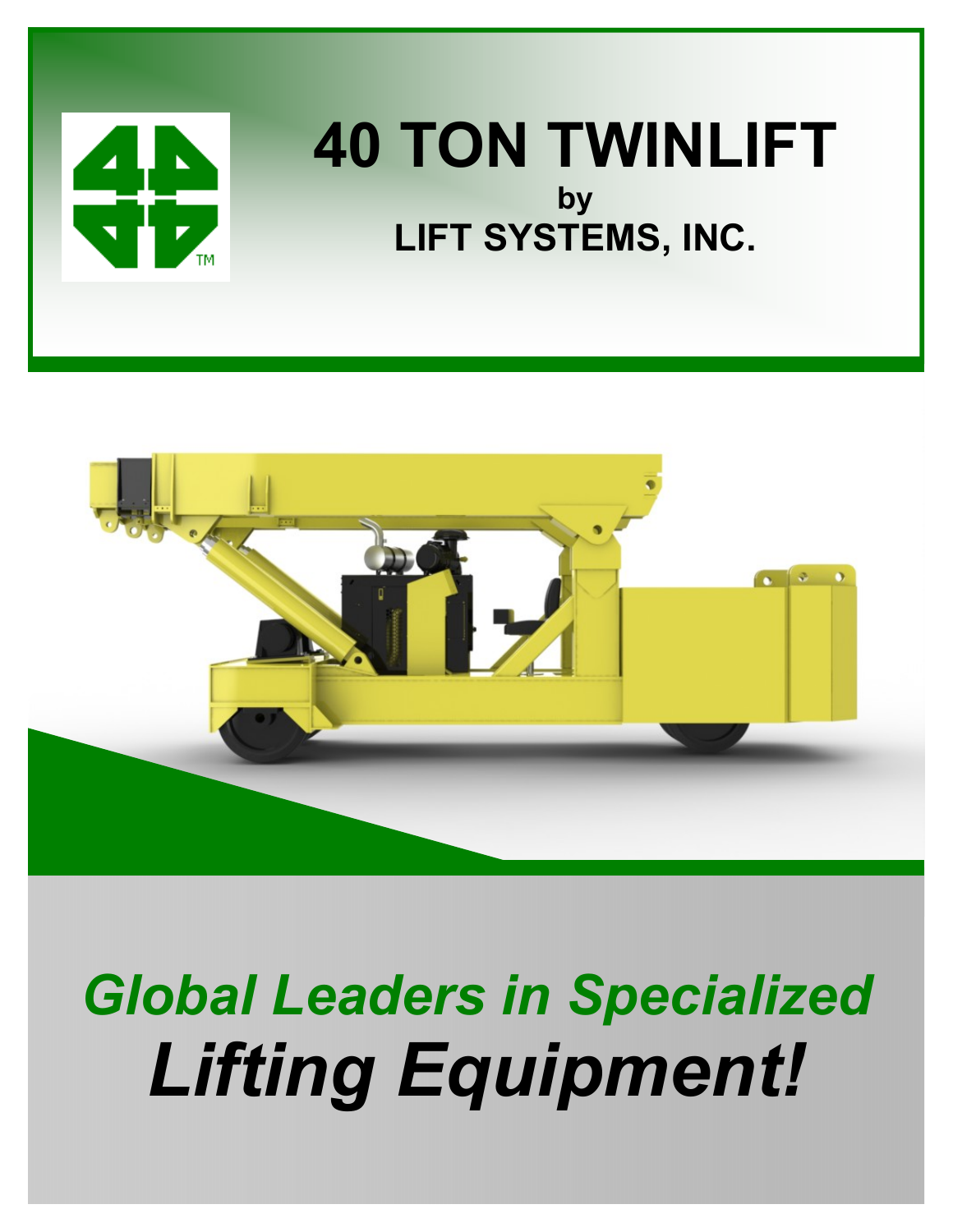

## **40 TON**

## **STANDARD EQUIPMENT**

#### **ENGINE:**

GM Industrial 4.3L Propane Engine 105HP U.S. EPA Tier 3 CARB Tier 3 EU Stage III

#### **CONTROL SYSTEM:**

CARL (Computer Assisted Remote Lifting) Control System. Monitors Boom Angle, Boom Extension, Counterweight Extension, Pressure, Counterweight Load Pin. Automatic Shutdown for overload conditions. Large easy to read display screen with push button navigation and dial adjustment.

#### **CONTROLS:**

Separate controls for each function. Combination of foot pedal, joystick, and push button controls allows for multiple functions to be performed at the same time.

#### **DRIVE:**

Brevini drive motors (qty. 3) (2) in front, (1) in rear steering box.

#### **WHEELS:**

**Front:** qty. (4) Diameter: 28" Width: 10" **Rear:** qty. (2)

Diameter: 28"

Width: 10"

Replaceable polyurethane composition

#### **STEERING:**

90 degree steering of rear wheels.

#### **OSCILLATING REAR STEERING BOX:**

Keeps all steering wheels in contact with ground.

#### **GRADABILITY:**

Unloaded maximum grade is 17% Loaded maximum grade is 3.5%

#### **GROUND BEARING PRESSURE:**

Loaded Front Tires: 780 psi maximum Unloaded Rear Tires: 660 psi maximum

#### **TELESCOPING COUNTERWEIGHT:**

Standard counterweight section telescopes 5' using (2) hydraulic cylinders. Push button control.

#### **HYDRAULIC RESERVOIR:**

100 gallons (378 liters)

#### **BOOM LIFT CYLINDERS:**

Twin cylinders capable of lifting and lowering with a full load. Safety holding valves installed on both cylinders. Spherical bearings ensure constant alignment with the boom.

#### **BOOM TELESCOPE CYLINDERS:**

Twin cylinders capable of telescoping the boom in and out with a full load. Safety holding valves are installed on both cylinders.

#### **LIFTING EYES:**

Qty. (1) centrally located on boom with 40 ton capacity Qty. (2) located on corners of boom with

20 ton capacity each

#### **WINCH MOUNT:**

Standard mount for optional winch

#### **WEIGHT:**  36,000 lbs.

Standard "A" counterweight included

#### **COUNTERWEIGHTS:**

"A" - non-removable counterweight installed in unit "B" - qty. (2) - 4,850 lbs each. - 9,700 lbs total

"C" - qty. (1) - 8,500 lbs

#### **TIE DOWN / LIFTING EYES:**

Tie down / lifting eyes installed for securing unit during transport and for lifting of the unit.

#### **DRIVER PROTECTION GUARD:**

Structural overhead guard for operator protection. **OTHER STANDARD FEATURES:** 

Back up alarm, horn, strobe light, operator seat complete with safety belt and electric switch.

## **OPTIONAL EQUIPMENT**

#### **RADIO REMOTE CONTROL:**

Radio remote control allows full machine functionality from a wireless radio remote. Allows operator optimal view of load. Emergency safety shutdown switch is standard.

#### **HYDRAULIC WINCH:**

Consult factory for available capacities **FORKLIFT ATTACHMENT:** 

Consult factory for available capacities **JIB EXTENSION:** 

Consult factory for available capacities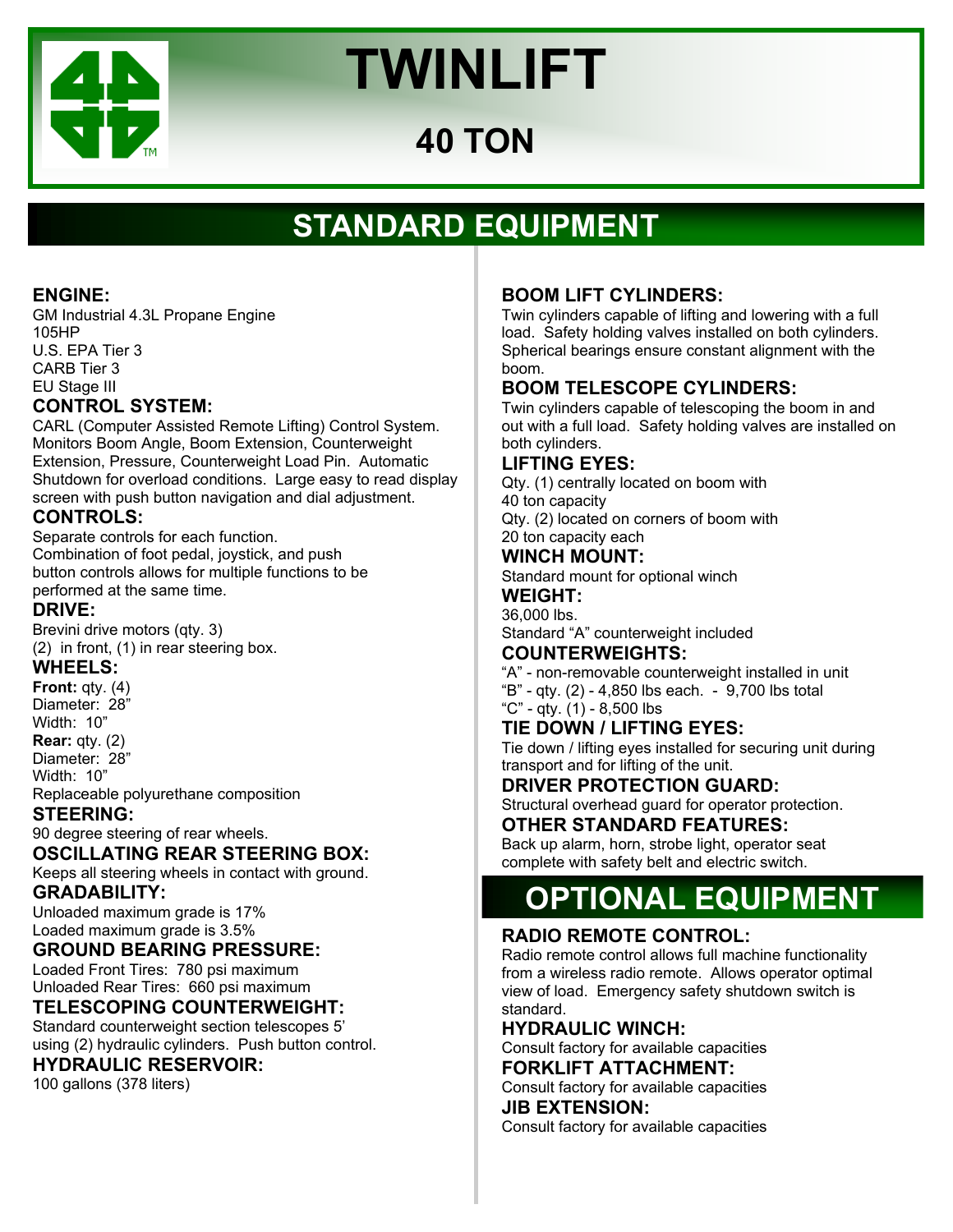

## **40 TON**

## **DIMENSIONAL DATA**

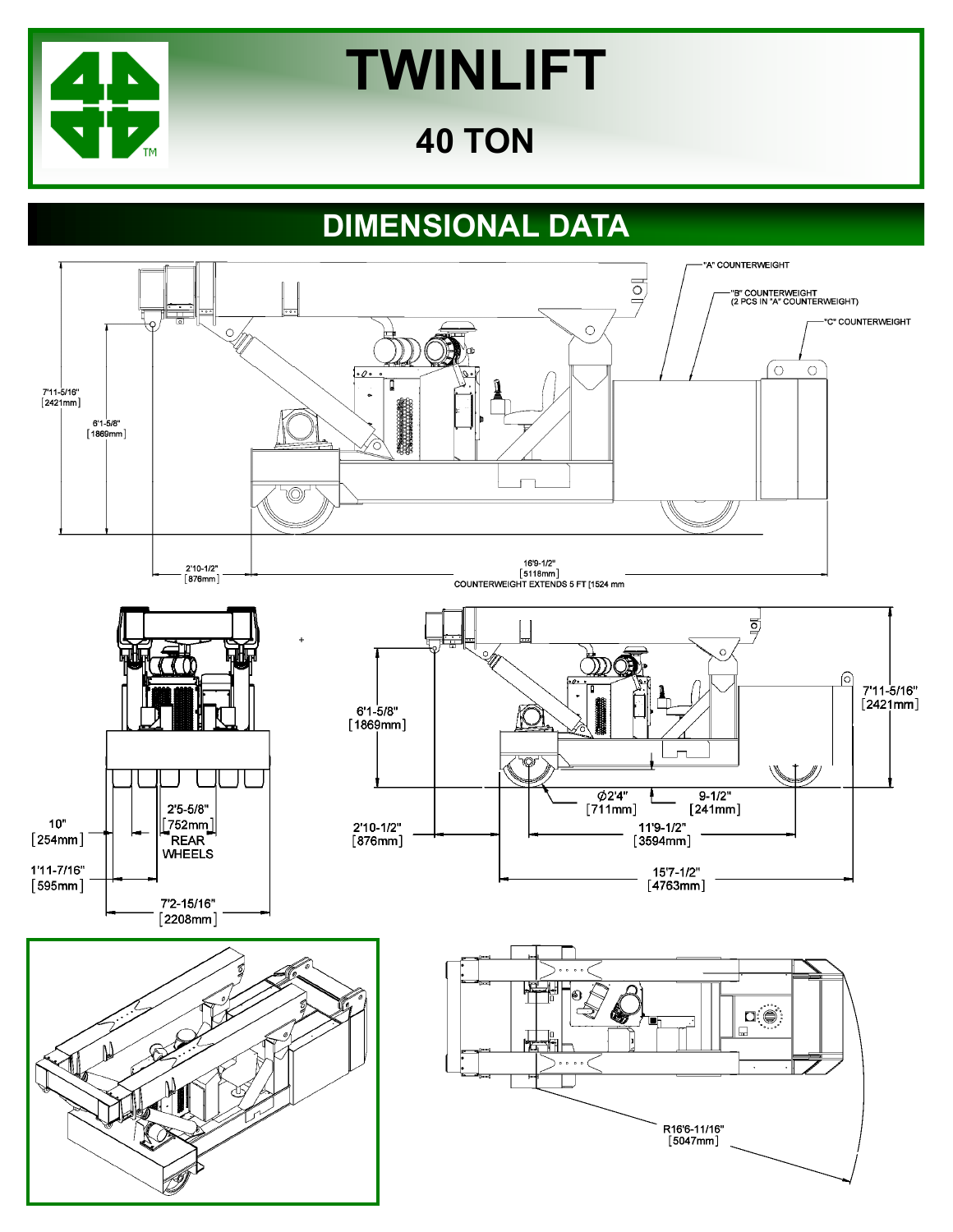

## **40 TON**

### **REFERENCE CAPACITY / RANGE DIAGRAM**



- **1. The above chart is for reference purposes only.**
- **2. Never use the above chart for lift planning calculations**
- **3. Lift plan calculations are to be determined solely by the load charts and range diagrams that are issued for the specific serial numbered machine that is to be used for the specific planned lift.**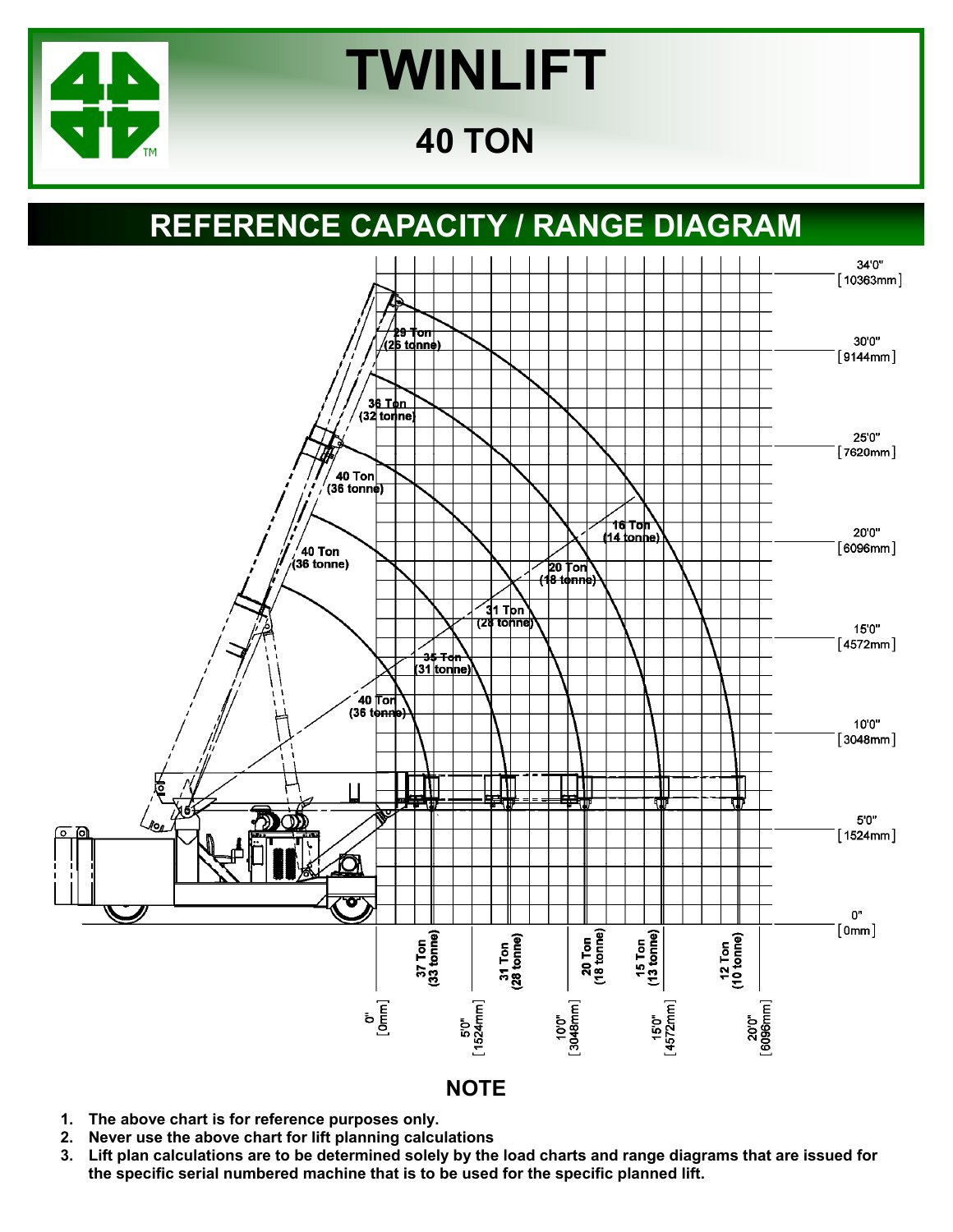

## **40 TON**

## **RANGE DIAGRAM**



#### **NOTE**

- **1. The above chart is for reference purposes only.**
- **2. Never use the above chart for lift planning calculations**
- **3. Lift plan calculations are to be determined solely by the load charts and range diagrams that are issued for the specific serial numbered machine that is to be used for the specific planned lift.**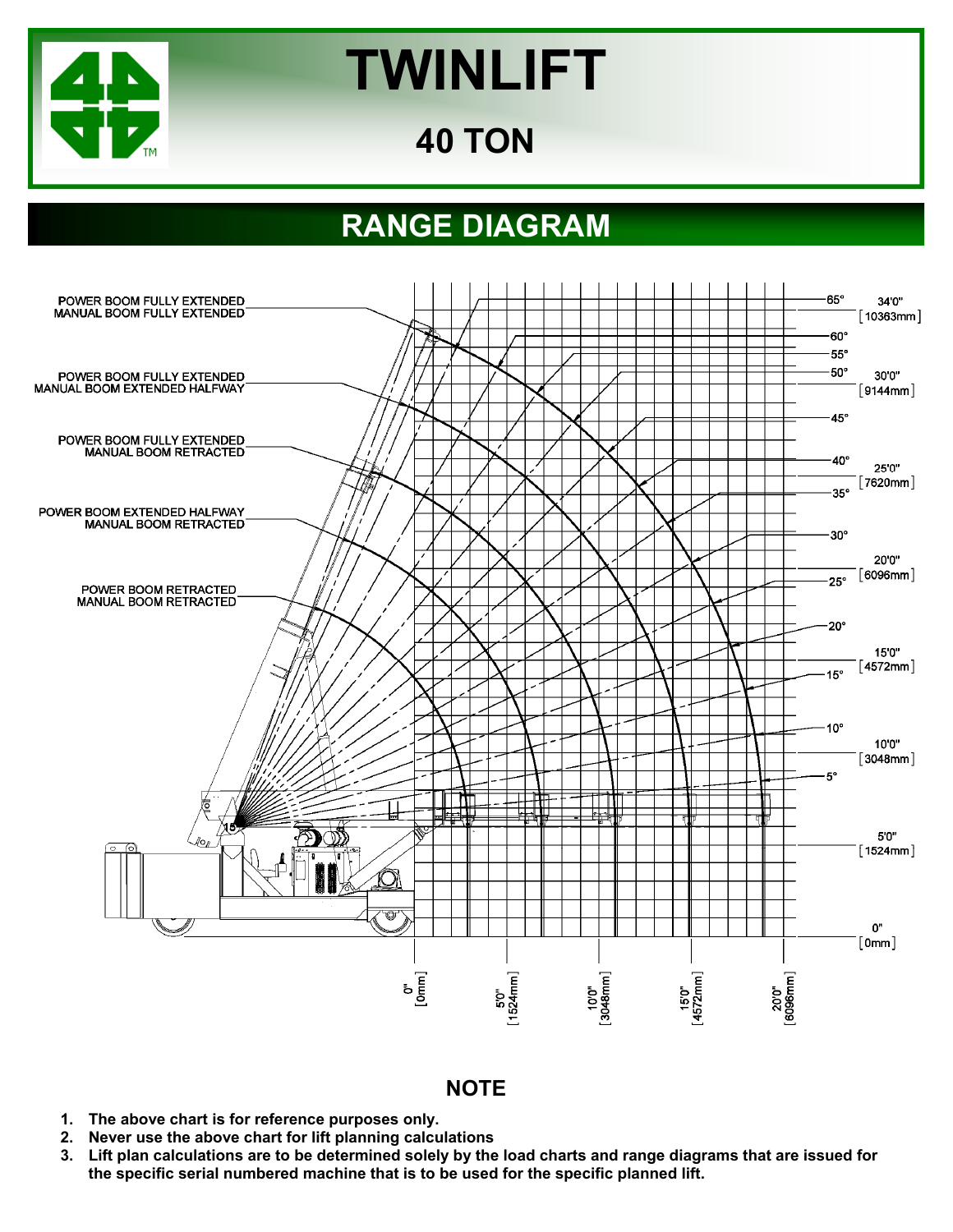

## **40 TON**

### **LOAD CHARTS FOR "A" COUNTERWEIGHT**



### **LOAD CHARTS FOR "A" AND "B" COUNTERWEIGHT**

| LOAD           | 40 TON LOW PROFILE TWINLIFT LOAD CHART |                                                                                           |                       |                                                            |                 |        |                 |             |                     |        |                                              |                                                      |                           |        |                 | <b>TLLC117</b><br>7/27/2001 |    |        |                     |        |  |
|----------------|----------------------------------------|-------------------------------------------------------------------------------------------|-----------------------|------------------------------------------------------------|-----------------|--------|-----------------|-------------|---------------------|--------|----------------------------------------------|------------------------------------------------------|---------------------------|--------|-----------------|-----------------------------|----|--------|---------------------|--------|--|
| <b>RADIUS</b>  | FOR USE WITH LIFTING EYE ONLY          |                                                                                           |                       |                                                            |                 |        |                 |             |                     |        |                                              |                                                      |                           |        |                 |                             |    |        |                     |        |  |
| (FEET          |                                        | STANDARD NON-REMOVABLE "A" COUNTERWEIGHT WITH "B" COUNTERWEIGHT ADDED                     |                       |                                                            |                 |        |                 |             |                     |        |                                              |                                                      |                           |        |                 |                             |    |        |                     |        |  |
| <b>FROM</b>    |                                        |                                                                                           | <b>FULLY EXTENDED</b> |                                                            |                 |        |                 |             |                     |        |                                              |                                                      |                           |        |                 |                             |    |        |                     |        |  |
| <b>FRONT</b>   | LOADED<br><b>BOOM</b><br>ANGLE         |                                                                                           |                       | <b>BOOM LENGTH (FEET)</b>                                  |                 |        |                 |             |                     |        | <b>LOADED</b><br><b>BOOM</b><br><b>ANGLE</b> |                                                      | <b>BOOM LENGTH (FEET)</b> |        |                 |                             |    |        |                     |        |  |
|                |                                        | 13                                                                                        | Δ°                    | 17                                                         |                 | 21     | 25<br>29        |             |                     |        | 13                                           | Ă                                                    | 17                        |        | 21              | 25<br>29                    |    |        |                     |        |  |
| $\Omega$       | 42                                     | 55<br>80.000<br>80.000                                                                    |                       |                                                            |                 |        |                 | FLY SECTION |                     |        | 42                                           | 80.000                                               | 55                        | 80,000 |                 |                             |    |        | FLY SECTION         |        |  |
|                | 35                                     | 80.000<br>80.000<br>51<br>80.000<br>60                                                    |                       |                                                            |                 |        | Ă               |             | SEE NOTES           |        | 35                                           | 79.900                                               | 51                        | 79.600 | 60              | 79.400                      | △  |        | SEE NOTES           |        |  |
| $\overline{2}$ | 26                                     | 78.100                                                                                    | 47                    | 77.800                                                     | 56              | 77.700 |                 |             |                     |        |                                              | 74.200                                               | 47                        | 73,900 | 56              | 73.700                      |    |        |                     |        |  |
| 3              | 13                                     | 42<br>73,800<br>53<br>73.700<br>74.100                                                    |                       |                                                            |                 |        | 60              | 72,300      | $\triangle^{\circ}$ |        | 13                                           | 68.900                                               | 42                        | 67.800 | 53              | 67.200                      | 60 | 68,200 | $\triangle^{\circ}$ |        |  |
| 4              |                                        |                                                                                           | 36                    | 70.200                                                     | 49              | 70.100 | 57              | 68,300      |                     |        |                                              |                                                      | 36                        | 54.300 | 49              | 53.800                      | 57 | 54.600 |                     |        |  |
| 5              |                                        |                                                                                           | 30                    | 61.800                                                     | 46              | 61.300 | 54              | 62.100      | 60                  | 59,000 |                                              |                                                      | 30                        | 45.100 | 46              | 44.600                      | 54 | 45.400 | 60                  | 46,000 |  |
| 6.             | 23<br>52.900<br>42<br>52.400           |                                                                                           |                       |                                                            |                 |        |                 | 53.100      | 57                  | 53,600 |                                              |                                                      | 23                        | 38,500 | 42              | 38,000                      | 51 | 38,700 | 57                  | 39,200 |  |
| $\overline{ }$ | 38<br>11<br>46.100<br>45.600           |                                                                                           |                       |                                                            |                 |        |                 | 46.300      | 55                  | 46.800 |                                              |                                                      | 11                        | 33.400 | 38              | 32.900                      | 48 | 33,600 | 55                  | 34.100 |  |
| 8              |                                        |                                                                                           |                       |                                                            | 33              | 40.300 | 45              | 40.900      | 53                  | 41.400 |                                              |                                                      |                           |        | 33              | 29,000                      | 45 | 29,600 | 53                  | 30,100 |  |
| 9              |                                        |                                                                                           |                       |                                                            | 27              | 36,000 | 42              | 36,600      | 50                  | 37.100 |                                              |                                                      |                           |        | 27              | 25,800                      | 42 | 26,400 | 50                  | 26,800 |  |
| 10             | <b>SEE NOTE "E"</b>                    |                                                                                           |                       |                                                            | 21              | 32.500 | 38              | 33.100      | 47                  | 33.500 |                                              | 21<br>23.200<br>38<br>23.800<br><b>ISEE NOTE "E"</b> |                           |        |                 |                             | 47 | 24.200 |                     |        |  |
| 11             |                                        |                                                                                           |                       |                                                            | 10 <sup>1</sup> | 29,600 | 34              | 30.100      | 45                  | 30.500 |                                              |                                                      |                           |        | 10 <sup>1</sup> | 21.000                      | 34 | 21.600 | 45                  | 22.000 |  |
| 12             | NOTES:                                 |                                                                                           |                       |                                                            |                 |        | 30              | 27.600      | 42                  | 28,000 |                                              |                                                      |                           |        |                 |                             | 30 | 19.700 | 42                  | 20.100 |  |
| 13             |                                        |                                                                                           |                       | A) FLY SECTION CAPACITIES ARE LIMITED BY ANGLE. DO NOT     |                 |        | 25              | 25.400      | 39                  | 25,800 |                                              |                                                      |                           |        |                 |                             | 25 | 18.100 | 39                  | 18.400 |  |
| 14             |                                        | USE LOAD RADIUS WHEN USING FLY SECTION<br>B) RATINGS ABOVE THE BOLD LINE ARE BASED ON THE |                       |                                                            |                 |        | 19              | 23.500      | 35                  | 23.900 |                                              |                                                      |                           |        |                 |                             | 19 | 16.700 | 35                  | 17.000 |  |
| 15             |                                        |                                                                                           |                       | MACHINE'S HYDRAULIC OR STRUCTURAL STRENGTH AND NOT         |                 |        | 10 <sup>1</sup> | 21.900      | 32                  | 22.200 |                                              |                                                      |                           |        |                 |                             | 10 | 15.400 | 32                  | 15,800 |  |
| 16             | STABILITY.                             |                                                                                           |                       | C) RATINGS BELOW THE BOLD LINE ARE BASED ON 85% OF         |                 |        |                 |             | 28                  | 20,800 |                                              |                                                      |                           |        |                 |                             |    |        | 28                  | 14,700 |  |
| 17             | <b>TIPPING</b>                         |                                                                                           |                       |                                                            |                 |        |                 |             | 23                  | 19.400 | <b>CAUTION!</b>                              | DO NOT EXTEND OR RETRACT COUNTERWEIGHT WITH          |                           |        |                 |                             |    |        | 23                  | 13.700 |  |
| 18             |                                        | D) ALL CAPACITIES ARE IN POUNDS.                                                          |                       |                                                            |                 |        |                 |             | 17                  | 18.300 |                                              | ANY LOAD SUSPENDED ON HOOK OR FORKS.                 |                           |        |                 |                             |    |        | 17                  | 12.800 |  |
| 19             | AGAINST STOPS.                         |                                                                                           |                       | E) TELESCOPE CYLINDERS MUST BE FULLY RETRACTED AND         |                 |        |                 |             | $\Omega$            | 17.200 |                                              |                                                      |                           |        |                 |                             |    |        | 9                   | 12.000 |  |
|                |                                        |                                                                                           |                       | F) BOOM LENGTH IS FROM REAR OF BOOM TO CENTER OF LIFT EYE. |                 |        |                 |             |                     |        |                                              |                                                      |                           |        |                 |                             |    |        |                     |        |  |

NOTE:

Specifications are provided in imperial dimensions. All equipment dimensions, designs, specifications, calculations, etc., as described, are subject to change at manufacturer's discretion at any time and without notice. Weights are approximate and may vary. Data herein is for informational purposes only and will not be construed to guarantee suitability of equipment for any particular as performance my vary with conditions encountered. Warranty will apply as written in standard contract form upon purchase of equipment. Capacities are for reference only and must not be used for any serial numbered machine. Serial numbered load charts may be obtained from Lift Systems, Inc.